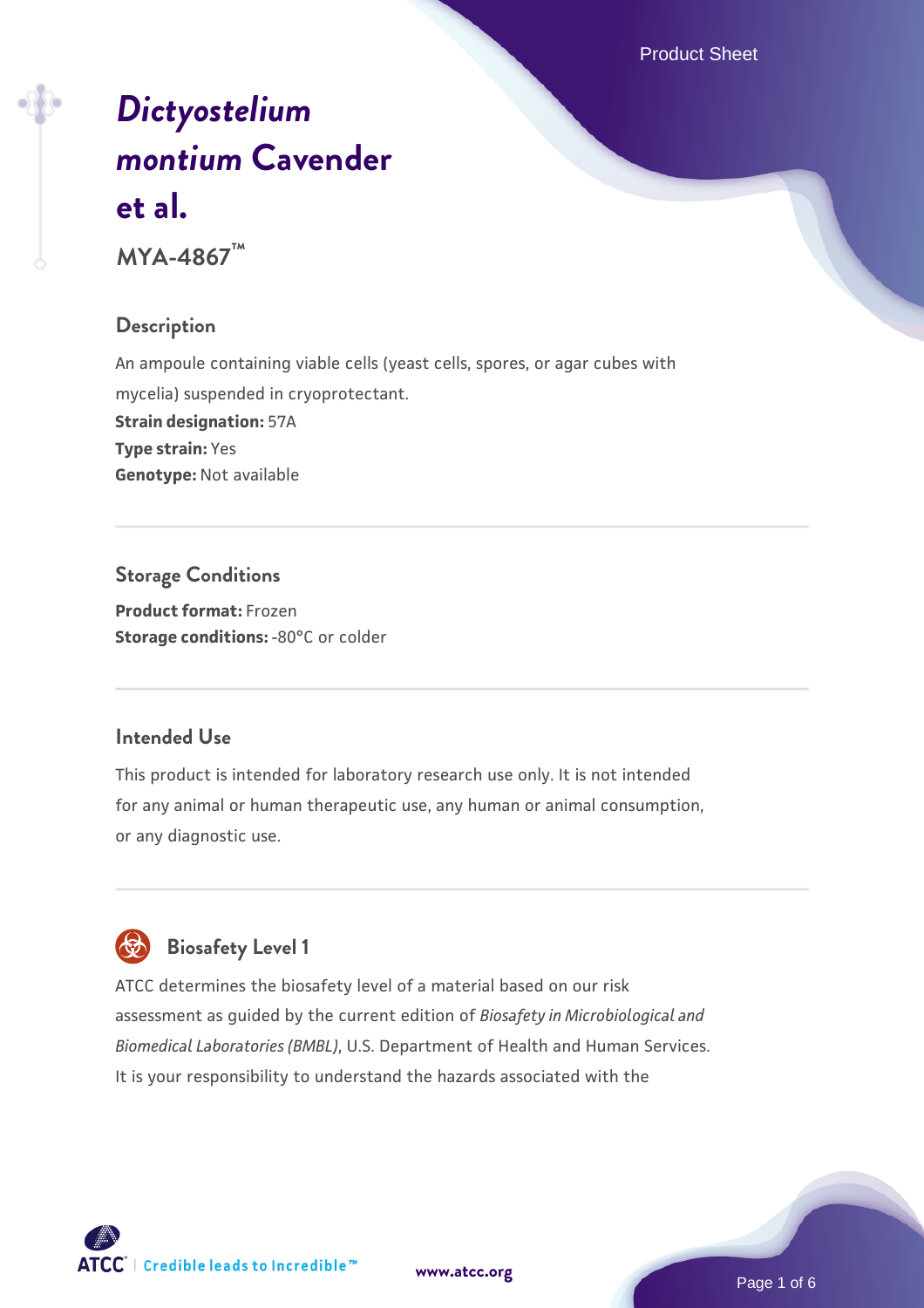material per your organization's policies and procedures as well as any other applicable regulations as enforced by your local or national agencies.

ATCC highly recommends that appropriate personal protective equipment is always used when handling vials. For cultures that require storage in liquid nitrogen, it is important to note that some vials may leak when submersed in liquid nitrogen and will slowly fill with liquid nitrogen. Upon thawing, the conversion of the liquid nitrogen back to its gas phase may result in the vial exploding or blowing off its cap with dangerous force creating flying debris. Unless necessary, ATCC recommends that these cultures be stored in the vapor phase of liquid nitrogen rather than submersed in liquid nitrogen.

# **Certificate of Analysis**

For batch-specific test results, refer to the applicable certificate of analysis that can be found at www.atcc.org.

# **Growth Conditions**

**Medium:**  [ATCC Medium 579: LY Agar for Filobasidium](https://www.atcc.org/-/media/product-assets/documents/microbial-media-formulations/7/9/atcc-medium-579.pdf?rev=75445afb297c40aebf73802116dde054) [ATCC Medium 919: Non-nutrient agar](https://www.atcc.org/-/media/product-assets/documents/microbial-media-formulations/9/1/9/atcc-medium-919.pdf?rev=f4e1e31d2b4249c2a4e4c31a4c703c9e) [ATCC Medium 2432: wMY \(weak Malt Yeast Extract\)](https://www.atcc.org/-/media/product-assets/documents/microbial-media-formulations/2/4/3/2/atcc-medium-2432.pdf?rev=f73d483e590547a9aed0a61b07a0a2da) **Temperature:** 20-25°C **Atmosphere:** Aerobic

**Handling Procedures**



**[www.atcc.org](http://www.atcc.org)**

Page 2 of 6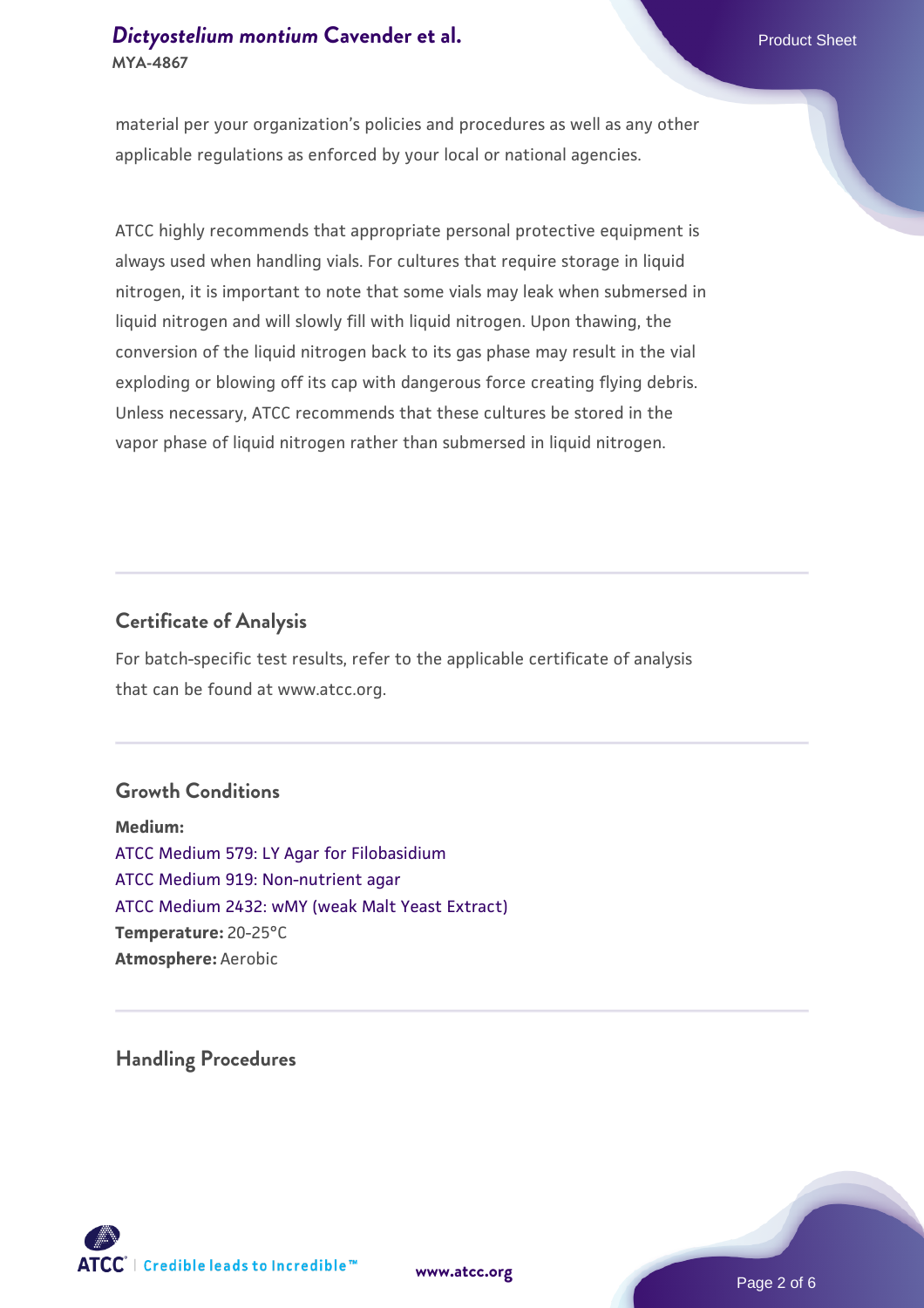**Frozen ampoules** packed in dry ice should either be thawed immediately or stored in liquid nitrogen. If liquid nitrogen storage facilities are not available, frozen ampoules may be stored at or below -70°C for approximately one week. **Do not under any circumstance store frozen ampoules at refrigerator freezer temperatures (generally -20°C).** Storage of frozen material at this temperature will result in the death of the culture.

- 1. To thaw a frozen ampoule, place in a **25°C to 30°C** water bath, until just thawed **(approximately 5 minutes)**. Immerse the ampoule just sufficient to cover the frozen material. Do not agitate the ampoule.
- 2. Immediately after thawing, wipe down ampoule with 70% ethanol and aseptically transfer at least 50 µL (or 2 to 3 agar cubes) of the content onto a plate or broth with medium recommended.
- Incubate the inoculum/strain at the temperature and conditions 3. recommended.
- 4. Inspect for growth of the inoculum/strain regularly. The sign of viability is noticeable typically after 20 to 90 days of incubation. However, the time necessary for significant growth will vary from strain to strain.

**Morphology:** On non-nutrient agar after 15 days at 25°C, Sporocarps branched and clustered. Spores smooth, ellipsoid, 5.25-7.5 x 3-4.5 µm and globose to subglobose 6-7.5 x 6-7.5 µm.

#### **Notes**

Type strain of the species

Grown in two-member culture with *Escherichia coli* ATCC® 23437.

To speed recovery of cells, grow fresh bacteria on agar medium 24 hours

before inoculating *D. montium* culture.

In addition, exposure to low light may benefit growth.

Additional, updated information on this product may be available on the ATCC

® web site at www.atcc.org.

#### **Material Citation**

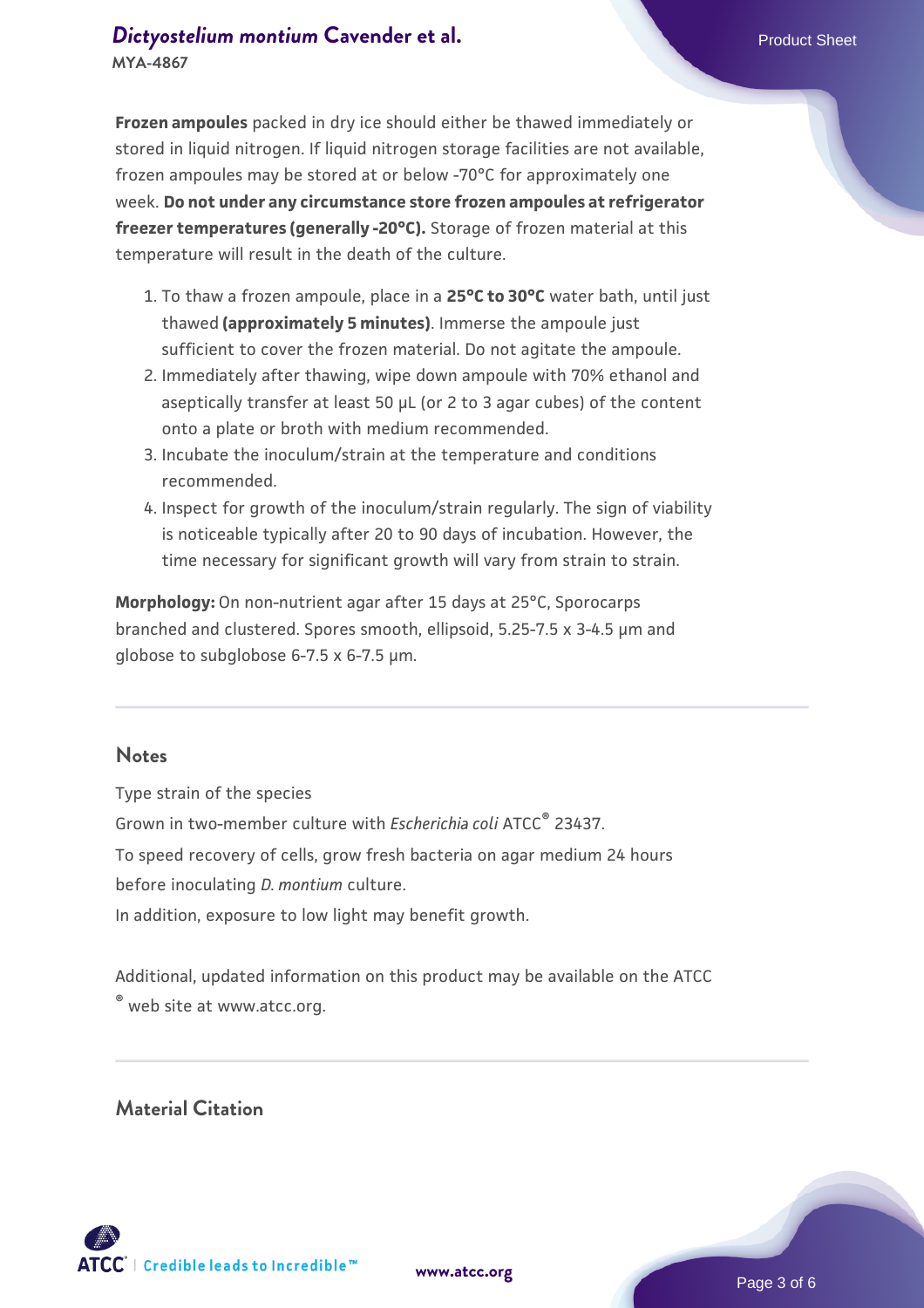If use of this material results in a scientific publication, please cite the material in the following manner: *Dictyostelium montium* Cavender et al. (ATCC MYA-4867)

#### **References**

References and other information relating to this material are available at www.atcc.org.

#### **Warranty**

The product is provided 'AS IS' and the viability of ATCC<sup>®</sup> products is warranted for 30 days from the date of shipment, provided that the customer has stored and handled the product according to the information included on the product information sheet, website, and Certificate of Analysis. For living cultures, ATCC lists the media formulation and reagents that have been found to be effective for the product. While other unspecified media and reagents may also produce satisfactory results, a change in the ATCC and/or depositor-recommended protocols may affect the recovery, growth, and/or function of the product. If an alternative medium formulation or reagent is used, the ATCC warranty for viability is no longer valid. Except as expressly set forth herein, no other warranties of any kind are provided, express or implied, including, but not limited to, any implied warranties of merchantability, fitness for a particular purpose, manufacture according to cGMP standards, typicality, safety, accuracy, and/or noninfringement.

# **Disclaimers**

This product is intended for laboratory research use only. It is not intended





Page 4 of 6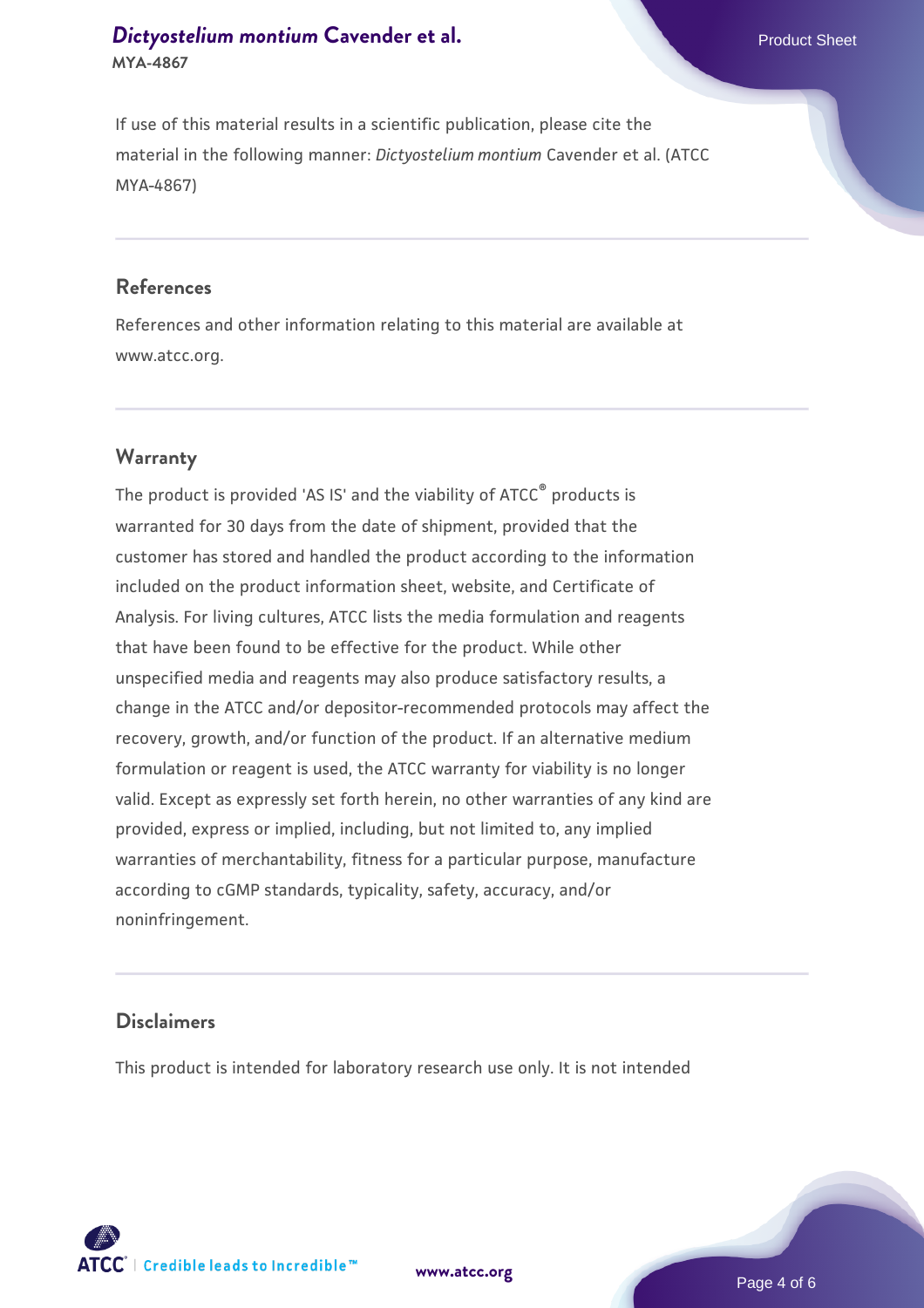for any animal or human therapeutic use, any human or animal consumption, or any diagnostic use. Any proposed commercial use is prohibited without a license from ATCC.

While ATCC uses reasonable efforts to include accurate and up-to-date information on this product sheet, ATCC makes no warranties or representations as to its accuracy. Citations from scientific literature and patents are provided for informational purposes only. ATCC does not warrant that such information has been confirmed to be accurate or complete and the customer bears the sole responsibility of confirming the accuracy and completeness of any such information.

This product is sent on the condition that the customer is responsible for and assumes all risk and responsibility in connection with the receipt, handling, storage, disposal, and use of the ATCC product including without limitation taking all appropriate safety and handling precautions to minimize health or environmental risk. As a condition of receiving the material, the customer agrees that any activity undertaken with the ATCC product and any progeny or modifications will be conducted in compliance with all applicable laws, regulations, and guidelines. This product is provided 'AS IS' with no representations or warranties whatsoever except as expressly set forth herein and in no event shall ATCC, its parents, subsidiaries, directors, officers, agents, employees, assigns, successors, and affiliates be liable for indirect, special, incidental, or consequential damages of any kind in connection with or arising out of the customer's use of the product. While reasonable effort is made to ensure authenticity and reliability of materials on deposit, ATCC is not liable for damages arising from the misidentification or misrepresentation of such materials.

Please see the material transfer agreement (MTA) for further details regarding the use of this product. The MTA is available at www.atcc.org.

# **Copyright and Trademark Information**

© ATCC 2021. All rights reserved. ATCC is a registered trademark of the American Type Culture Collection.





Page 5 of 6